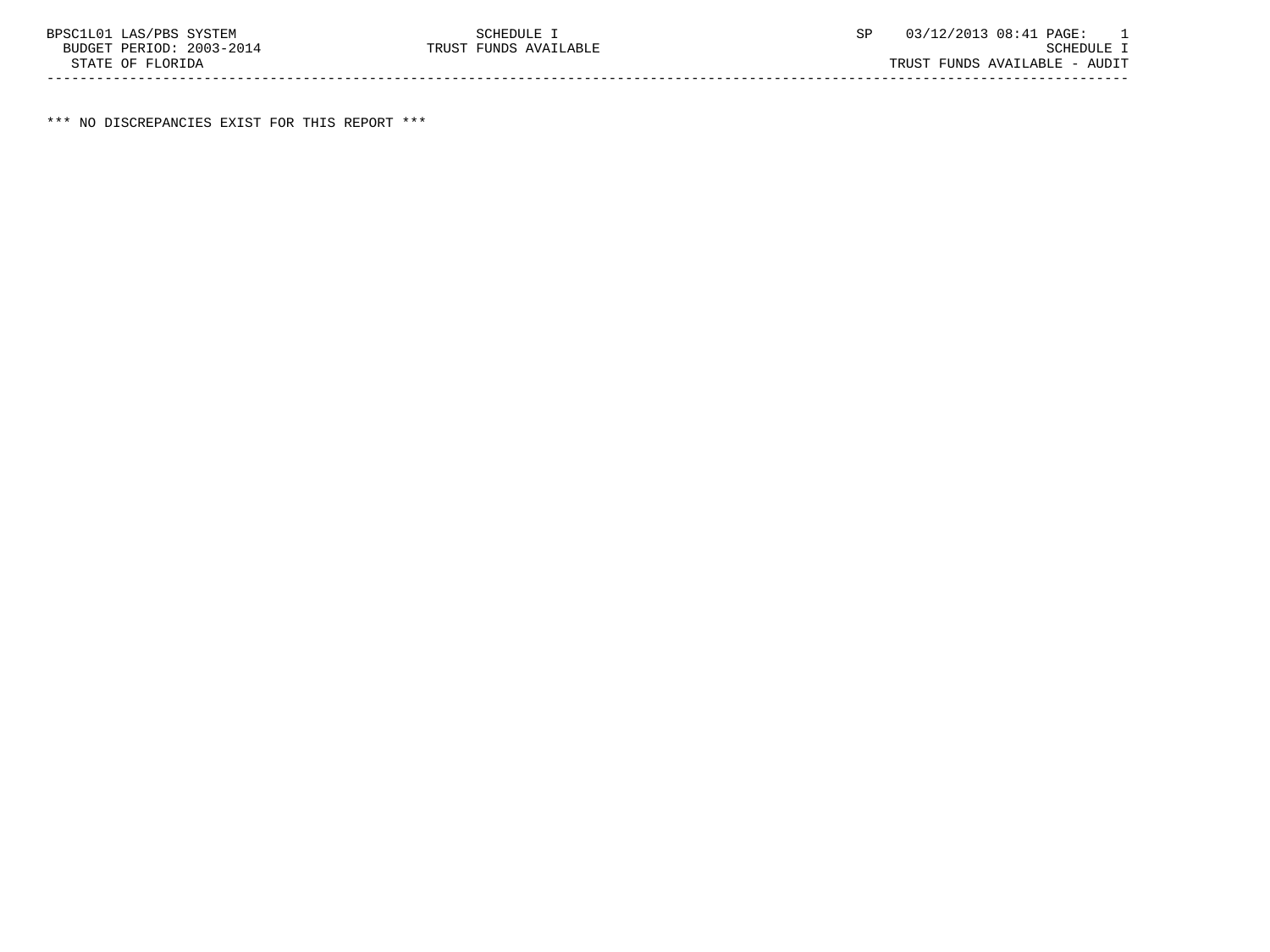| STATE OF FLORIDA                                                                                                                                                                                                                                                                                                                                                                                         |                                                                                                                                                                                                   |      |       |  |                                                                                                                                |                                                                                                      |                                                                                                      |                                                               |                                                                                                                                                                             |                                                                                                                                                                                                                                                  | TRUST FUNDS AVAILABLE |
|----------------------------------------------------------------------------------------------------------------------------------------------------------------------------------------------------------------------------------------------------------------------------------------------------------------------------------------------------------------------------------------------------------|---------------------------------------------------------------------------------------------------------------------------------------------------------------------------------------------------|------|-------|--|--------------------------------------------------------------------------------------------------------------------------------|------------------------------------------------------------------------------------------------------|------------------------------------------------------------------------------------------------------|---------------------------------------------------------------|-----------------------------------------------------------------------------------------------------------------------------------------------------------------------------|--------------------------------------------------------------------------------------------------------------------------------------------------------------------------------------------------------------------------------------------------|-----------------------|
|                                                                                                                                                                                                                                                                                                                                                                                                          |                                                                                                                                                                                                   |      |       |  |                                                                                                                                |                                                                                                      |                                                                                                      |                                                               | COL A12<br>FY 2013-14 FY 2013-14                                                                                                                                            | COL A14<br>AGY FIN REQ AGY AMD REQ                                                                                                                                                                                                               |                       |
| LOTTERY, DEPARTMENT OF THE                                                                                                                                                                                                                                                                                                                                                                               | 36000000                                                                                                                                                                                          |      |       |  |                                                                                                                                |                                                                                                      |                                                                                                      |                                                               |                                                                                                                                                                             |                                                                                                                                                                                                                                                  |                       |
| FUND: OPERATING TRUST FUND                                                                                                                                                                                                                                                                                                                                                                               |                                                                                                                                                                                                   | 2510 |       |  |                                                                                                                                |                                                                                                      |                                                                                                      |                                                               |                                                                                                                                                                             |                                                                                                                                                                                                                                                  |                       |
| SECTION I: DETAIL OF REVENUES                                                                                                                                                                                                                                                                                                                                                                            | REVENUE CAP SVC<br>CODE                                                                                                                                                                           |      | CHG % |  | AUTH                                                                                                                           |                                                                                                      | MATCHING %<br>$ST$ $I/C$ LOC $I/C$                                                                   | <b>CFDA</b><br>NO.                                            |                                                                                                                                                                             |                                                                                                                                                                                                                                                  |                       |
| 01 SCRATCH-OFF TICKET REV<br>02 CASH3 GAME REVENUE<br>03 LOTTO GAME REVENUE<br>04 FANTASY 5 GAME REVENUE<br>05 PLAY4 GAME REVENUE<br>06 MEGA MONEY GAME REVENUE 001902 YES 0.0<br>08 POWERBALL<br>09 MISCELLANEOUS REVENUE<br>10 INTEREST INCOME<br>11 SECURITY LENDING INCOME 000500 NO 0.0<br>12 RETAILER CONTRACT FEES<br>13 LUCKY LINES<br>15 MEGA MILLIONS REVENUE<br>TOTAL TO LINE B IN SECTION IV | 001902 YES 0.0<br>001902 YES 0.0<br>001902 YES 0.0<br>001902 YES 0.0<br>001902 YES 0.0<br>001902 YES 0.0<br>000400 YES 0.0<br>000500 NO 0.0<br>000100 YES 0.0<br>001902 YES 0.0<br>001902 YES 0.0 |      |       |  | CH. 24<br>CH. 24<br>CH. 24<br>CH. 24<br>CH. 24<br>CH. 24<br>CH. 24<br>CH. 24<br>CH. 24<br>CH. 24<br>CH. 24<br>CH. 24<br>CH. 24 | 0.00<br>0.00<br>0.00<br>0.00<br>0.00<br>0.00<br>0.00<br>0.00<br>0.00<br>0.00<br>0.00<br>0.00<br>0.00 | 0.00<br>0.00<br>0.00<br>0.00<br>0.00<br>0.00<br>0.00<br>0.00<br>0.00<br>0.00<br>0.00<br>0.00<br>0.00 |                                                               | 323,300,000<br>422,600,000<br>301,100,000<br>253,700,000<br>94,400,000<br>574,100,000<br>7,032,110<br>4,732,171<br>2,054,362<br>9,004,362 - 181,357<br>- 181,357<br>- 9,000 | 2770,800,000 2990,800,000<br>320,900,000<br>330,100,000<br>271,700,000<br>242,700,000<br>82,500,000<br>455,400,000<br>7,032,110<br>4,732,171<br>2,054,362<br>181,357<br>209,100,000<br>-------------- -------------<br>4763,000,000 4917,200,000 |                       |
|                                                                                                                                                                                                                                                                                                                                                                                                          |                                                                                                                                                                                                   |      |       |  |                                                                                                                                |                                                                                                      |                                                                                                      |                                                               |                                                                                                                                                                             | ============================                                                                                                                                                                                                                     |                       |
| SECTION II: DETAIL OF NONOPERATING EXPENDITURES                                                                                                                                                                                                                                                                                                                                                          |                                                                                                                                                                                                   |      |       |  |                                                                                                                                | OBJECT<br>CODE                                                                                       | TRANSFER<br>TO BE                                                                                    | CFDA<br>NO.                                                   |                                                                                                                                                                             |                                                                                                                                                                                                                                                  |                       |
| 01 TRANSFERS TO THE DEPT. OF EDUCATION<br>02 PRIZE PAYOUTS<br>03 RETAILER COMMISSIONS                                                                                                                                                                                                                                                                                                                    |                                                                                                                                                                                                   |      |       |  | 810000<br>820000<br>820000                                                                                                     | 48000000                                                                                             |                                                                                                      | 1375,800,000 1370,400,000<br>2963, 248, 947 3111, 297, 747    | 265,944,000 274,579,200<br>_______________________________                                                                                                                  |                                                                                                                                                                                                                                                  |                       |
| TOTAL TO LINE E IN SECTION IV                                                                                                                                                                                                                                                                                                                                                                            |                                                                                                                                                                                                   |      |       |  |                                                                                                                                |                                                                                                      |                                                                                                      | 4604, 992, 947 4756, 276, 947<br>============================ |                                                                                                                                                                             |                                                                                                                                                                                                                                                  |                       |
| SECTION III: ADJUSTMENTS                                                                                                                                                                                                                                                                                                                                                                                 |                                                                                                                                                                                                   |      |       |  |                                                                                                                                | OBJECT<br>CODE                                                                                       |                                                                                                      |                                                               |                                                                                                                                                                             |                                                                                                                                                                                                                                                  |                       |

------------- -------------

TOTAL TO LINE H IN SECTION IV

============= =============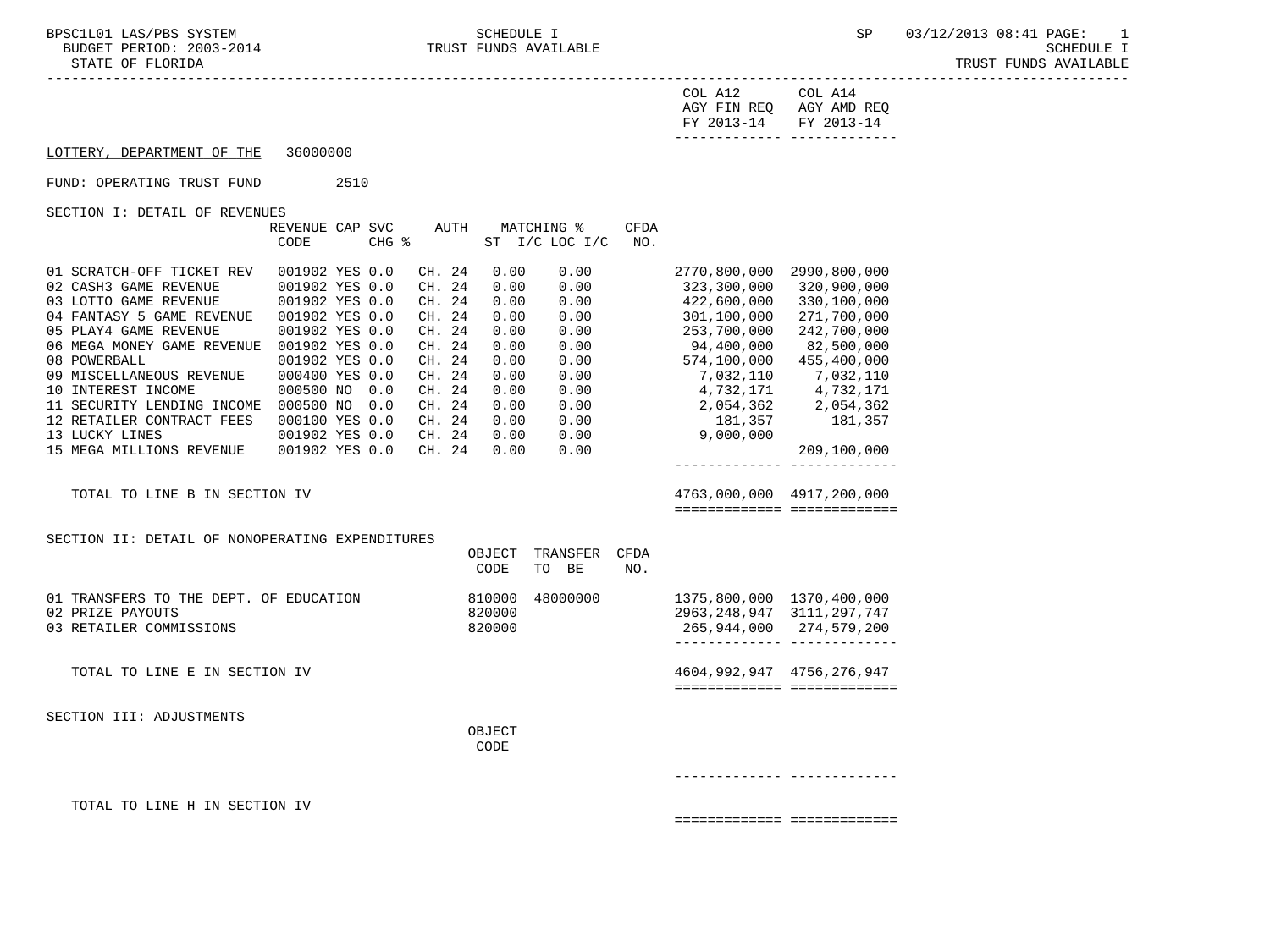| FY 2013-14 FY 2013-14 |                         |
|-----------------------|-------------------------|
|                       | AGY FIN REQ AGY AMD REQ |
| COL A12               | COL A14                 |

## LOTTERY, DEPARTMENT OF THE 36000000

FUND: OPERATING TRUST FUND 2510

SECTION IV: SUMMARY

| UNRESERVED FUND BALANCE - JULY 1               | ΄A  |                           |              |
|------------------------------------------------|-----|---------------------------|--------------|
| ADD: REVENUES (FROM SECTION I)                 | (B) | 4763,000,000 4917,200,000 |              |
| TOTAL FUNDS AVAILABLE (LINE A + LINE B)        | (C) | 4763,000,000              | 4917,200,000 |
| LESS: OPERATING EXPENDITURES                   | (D) | 158,007,053               | 160,923,053  |
| LESS: NONOPERATING EXPENDITURES (SECTION II)   | (E) | 4604,992,947              | 4756,276,947 |
| LESS: FIXED CAPITAL OUTLAY (TOTAL ONLY)        | F)  |                           |              |
| UNRESERVED FUND BALANCE - JUNE 30 - BEFORE ADJ | (G) |                           |              |
| NET ADJUSTMENTS (FROM SECTION III)             | Ή   |                           |              |
| ADJUSTED UNRESERVED FUND BALANCE - JUNE 30     |     |                           |              |

| 4763,000,000 | 4917,200,000 |
|--------------|--------------|
| 4763,000,000 | 4917,200,000 |
| 158,007,053  | 160,923,053  |
| 4604,992,947 | 4756,276,947 |